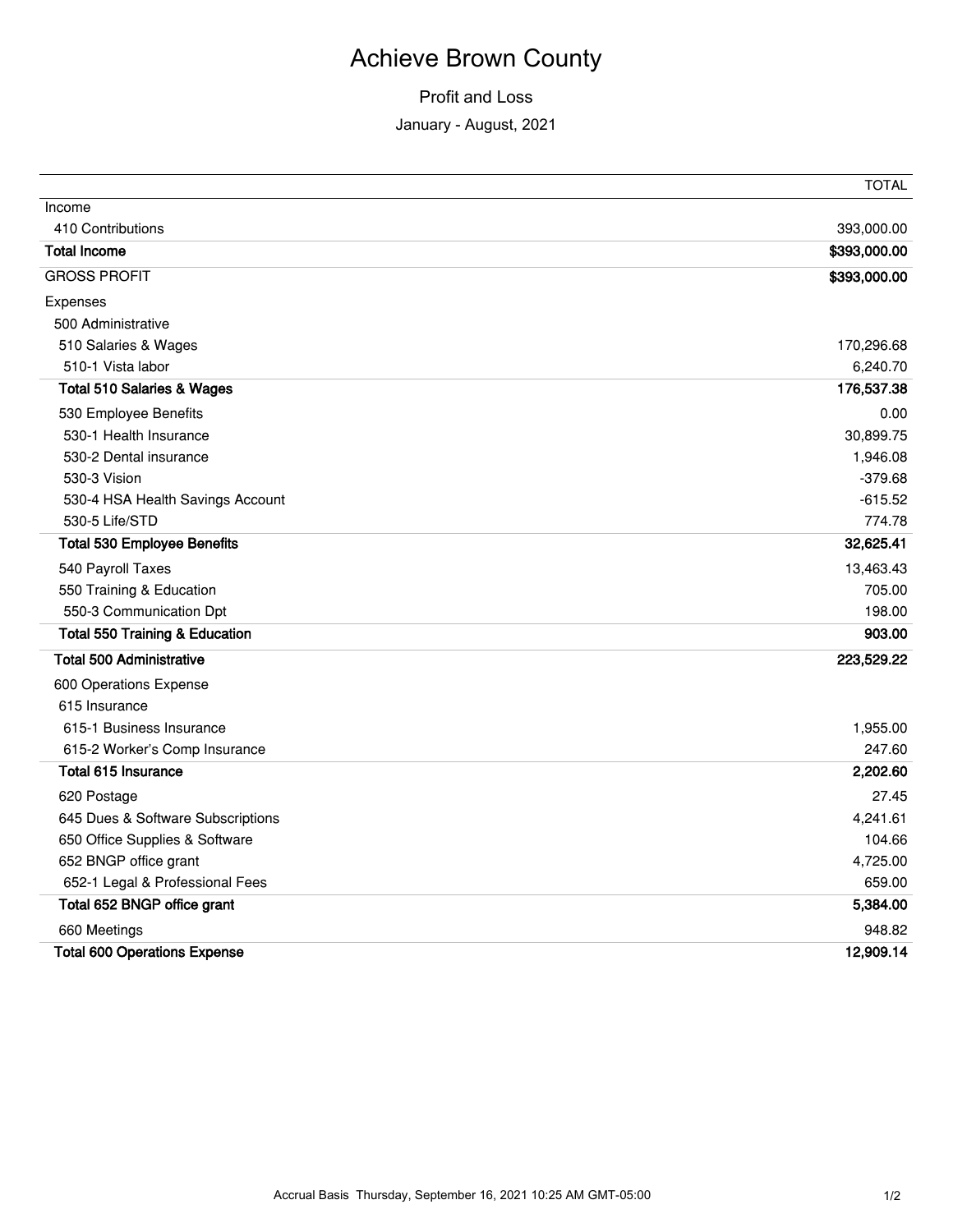|                                             | <b>TOTAL</b> |
|---------------------------------------------|--------------|
| 700 Overhead Expense                        |              |
| 715 Admin Fees                              |              |
| 715-1 Bank Fees                             | 337.50       |
| 715-2 GGBCF Fund Fees                       | 1,373.12     |
| 715-3 Paycor Admin Fees                     | 1,267.40     |
| 715-4 Health Savings Account/TASC           | 280.00       |
| <b>Total 715 Admin Fees</b>                 | 3,258.02     |
| 730 Taxes and Licenses                      | 34.94        |
| 735 Telephone                               | 2,280.30     |
| 735-1 Internet                              | 276.00       |
| <b>Total 735 Telephone</b>                  | 2,556.30     |
| 770 Rent & Lease                            | 1,250.00     |
| 780 Miscellaneous Expense                   | 5,277.75     |
| <b>Total 700 Overhead Expense</b>           | 12,377.01    |
| 800 Professional Fees                       |              |
| 830 IT Support                              | 1,698.75     |
| 840 Advertising & Marketing                 | 11,478.52    |
| 850 Research & Data                         | 20,035.60    |
| 850-1 Klos Energy                           | 24,420.00    |
| Total 850 Research & Data                   | 44,455.60    |
| 860 Legal & Accounting Services             | 2,487.50     |
| <b>Total 800 Professional Fees</b>          | 60,120.37    |
| <b>Bellin</b>                               | $-15,325.00$ |
| <b>Total Expenses</b>                       | \$293,610.74 |
| <b>NET OPERATING INCOME</b>                 | \$99,389.26  |
| Other Income                                |              |
| 920 Unrealzd Gain(Loss)-Beneficial Interest | $-1,177.62$  |
| 925 Realized Gain/Loss                      | 305.12       |
| 930 Earnings                                | 1,514.59     |
| <b>Total Other Income</b>                   | \$642.09     |
| <b>NET OTHER INCOME</b>                     | \$642.09     |
| <b>NET INCOME</b>                           | \$100,031.35 |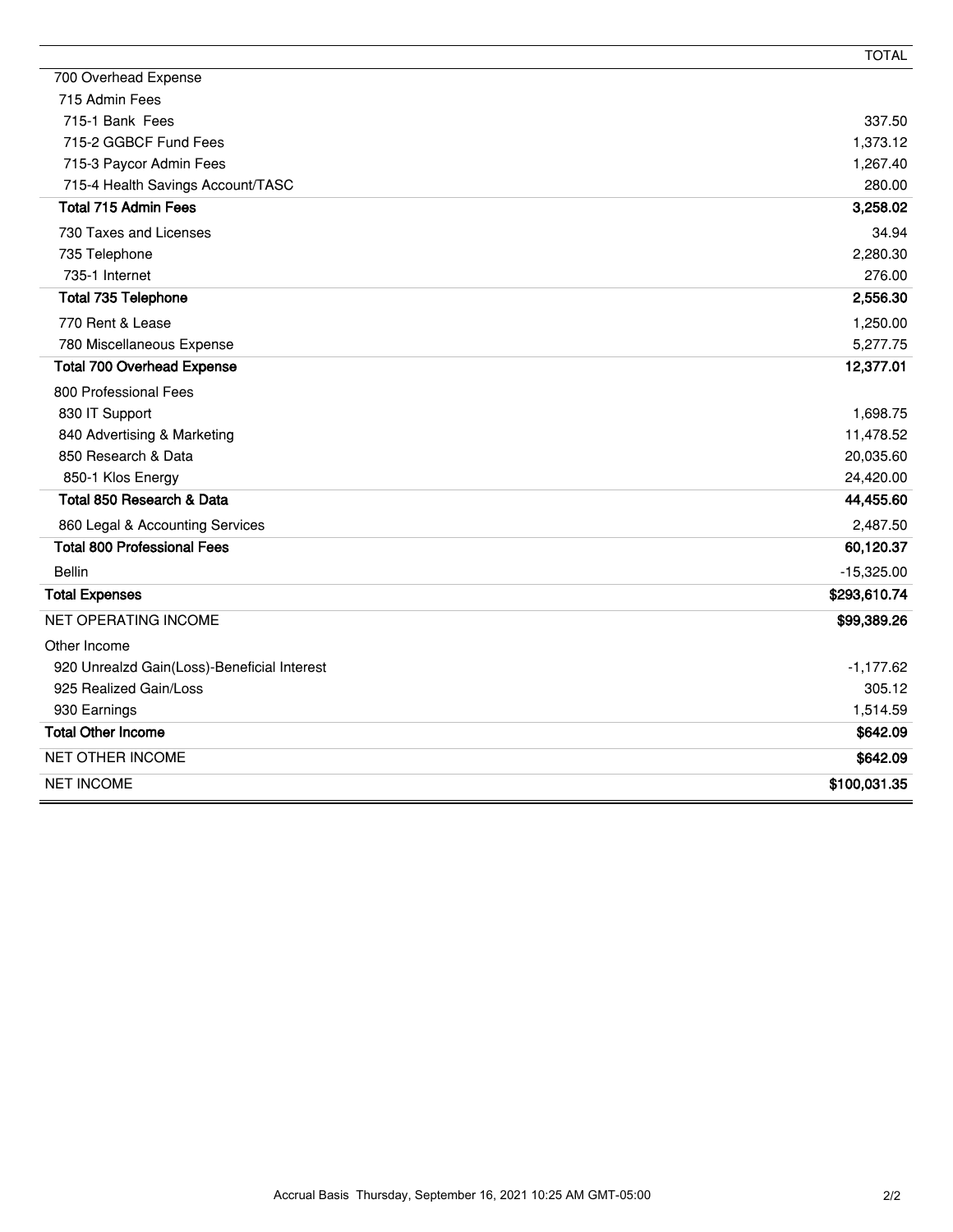# Achieve Brown County

### Balance Sheet

#### As of August 31, 2021

|                                   | <b>TOTAL</b> |
|-----------------------------------|--------------|
| <b>ASSETS</b>                     |              |
| <b>Current Assets</b>             |              |
| <b>Bank Accounts</b>              |              |
| 100 Checking                      | 86,707.85    |
| 110 Pledges Receivable at GGBCF   | 160,000.00   |
| 115 Donor Advised Fund at GGBCF   | 0.00         |
| 130 Agency Fund at GGBCF          | 273,838.25   |
| <b>Total Bank Accounts</b>        | \$520,546.10 |
| <b>Accounts Receivable</b>        |              |
| Accounts Receivable (A/R)         | 2,293.24     |
| <b>Total Accounts Receivable</b>  | \$2,293.24   |
| <b>Other Current Assets</b>       |              |
| 125 Prepaid Expenses              | 0.00         |
| 135 Due to/(from) Chamber         | 0.00         |
| <b>Uncategorized Asset</b>        | 64.00        |
| <b>Total Other Current Assets</b> | \$64.00      |
| <b>Total Current Assets</b>       | \$522,903.34 |
| <b>Fixed Assets</b>               |              |
| 140 Fixed Assets                  |              |
| 141 Computers                     | 3,558.46     |
| 142 Video Production              | 0.00         |
| 149 Depreciation                  | $-2,690.32$  |
| <b>Total 140 Fixed Assets</b>     | 868.14       |
| <b>Total Fixed Assets</b>         | \$868.14     |
| <b>TOTAL ASSETS</b>               | \$523,771.48 |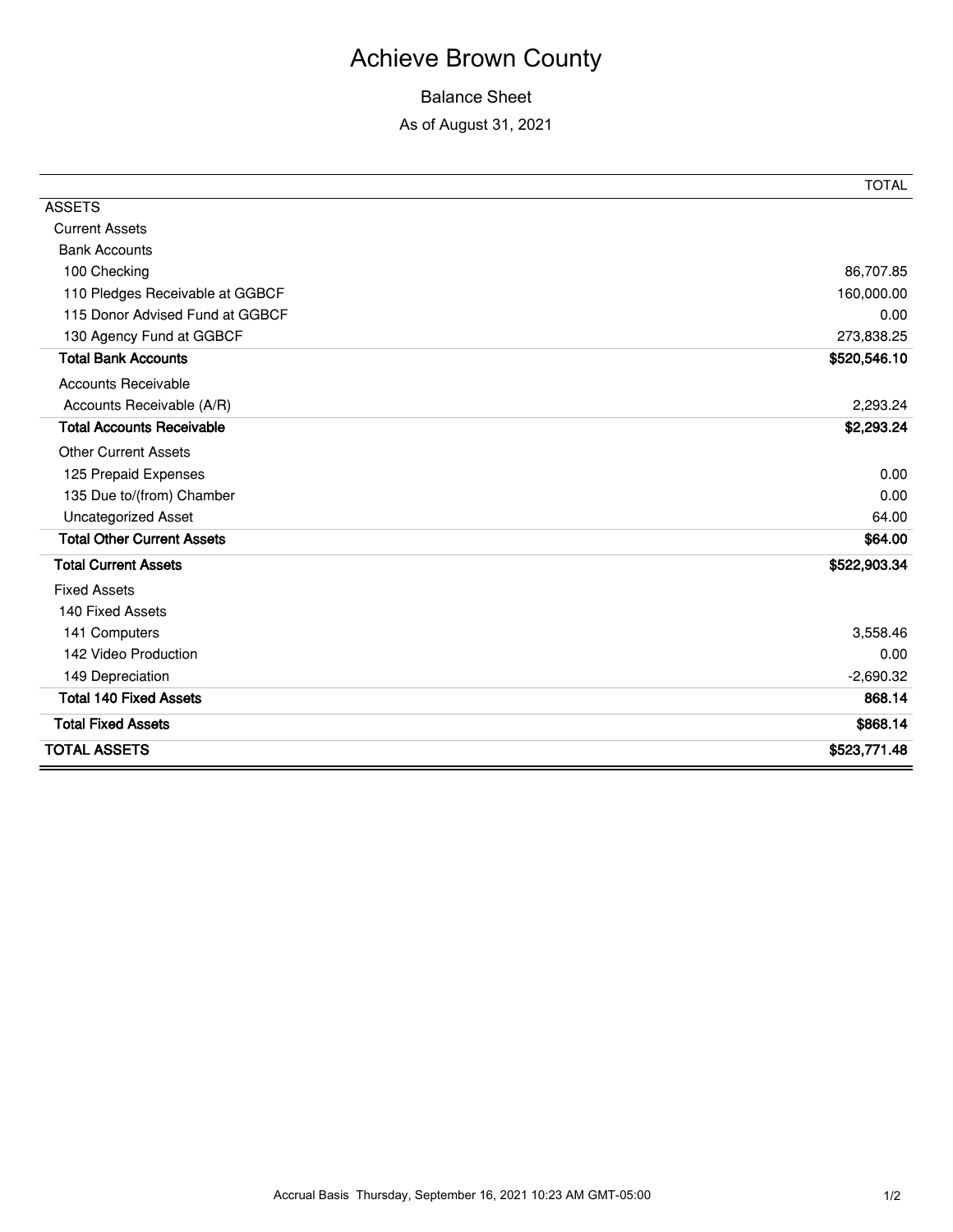|                                        | <b>TOTAL</b> |
|----------------------------------------|--------------|
| <b>LIABILITIES AND EQUITY</b>          |              |
| Liabilities                            |              |
| <b>Current Liabilities</b>             |              |
| <b>Accounts Payable</b>                |              |
| 200 Accounts Payable (A/P)             | 845.50       |
| <b>Total Accounts Payable</b>          | \$845.50     |
| <b>Credit Cards</b>                    |              |
| 210 Credit Card x4758                  | 1,810.72     |
| <b>Total Credit Cards</b>              | \$1,810.72   |
| <b>Other Current Liabilities</b>       |              |
| 250 Payroll Taxes Payable              | $-75.55$     |
| 256 401(K) Withheld                    | 0.00         |
| <b>Total 250 Payroll Taxes Payable</b> | $-75.55$     |
| 260 Accrued Vacation                   | 16,443.00    |
| <b>Total Other Current Liabilities</b> | \$16,367.45  |
| <b>Total Current Liabilities</b>       | \$19,023.67  |
| Long-Term Liabilities                  |              |
| 280 PPP loan                           | 0.00         |
| <b>Total Long-Term Liabilities</b>     | \$0.00       |
| <b>Total Liabilities</b>               | \$19,023.67  |
| Equity                                 |              |
| 320 Retained Earnings                  | 404,716.46   |
| <b>Opening Balance Equity</b>          | 0.00         |
| Net Income                             | 100,031.35   |
| <b>Total Equity</b>                    | \$504,747.81 |
| <b>TOTAL LIABILITIES AND EQUITY</b>    | \$523,771.48 |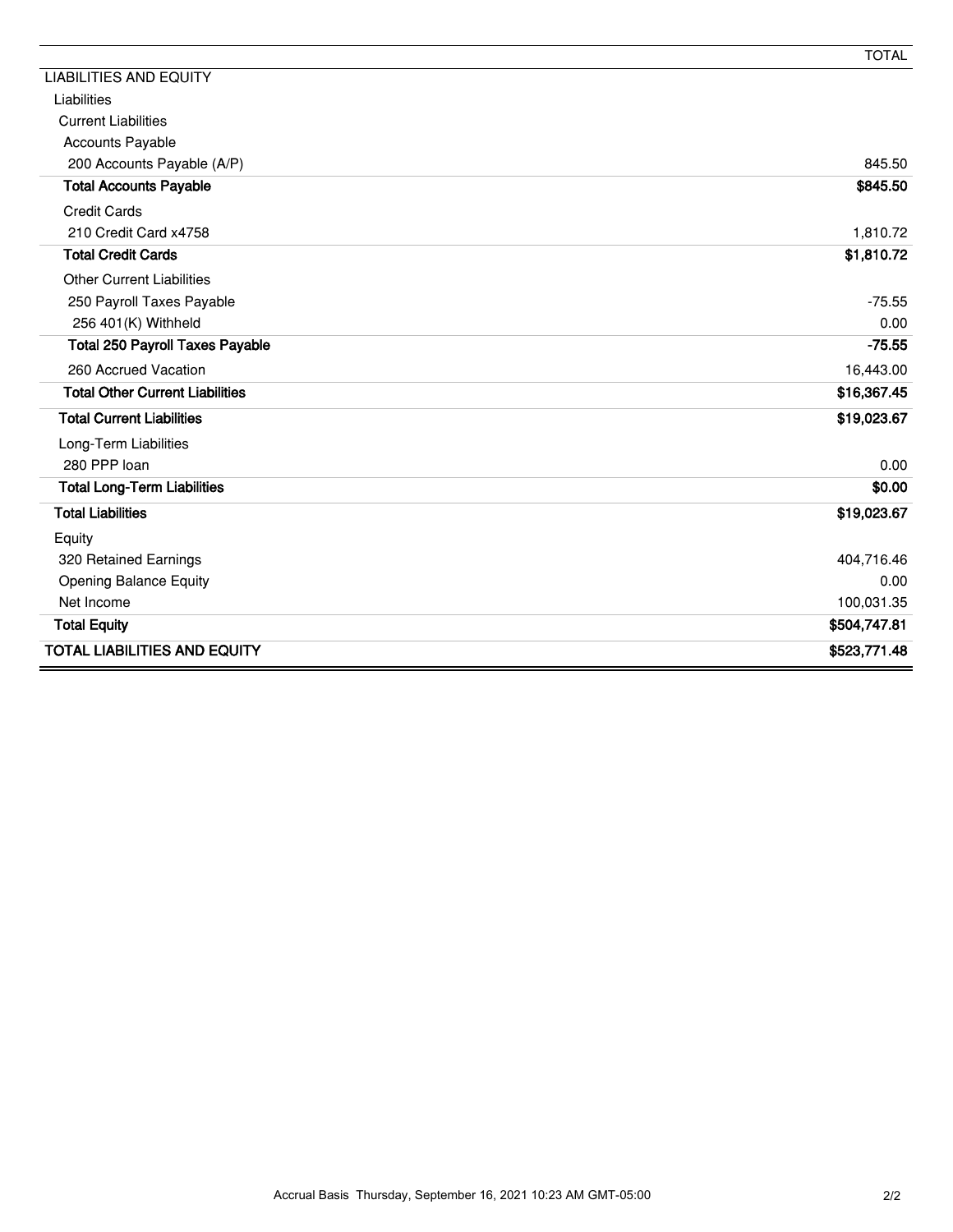# Achieve Brown County

#### Budget vs. Actuals: 2021 Annual Budget - FY21 P&L

May - August, 2021

|                                           | MAY 2021      |               | <b>JUN 2021</b> |               | <b>JUL 2021</b> |               | AUG 2021      |               | <b>TOTAL</b>       |               |  |  |  |  |
|-------------------------------------------|---------------|---------------|-----------------|---------------|-----------------|---------------|---------------|---------------|--------------------|---------------|--|--|--|--|
|                                           | <b>ACTUAL</b> | <b>BUDGET</b> | <b>ACTUAL</b>   | <b>BUDGET</b> | <b>ACTUAL</b>   | <b>BUDGET</b> | <b>ACTUAL</b> | <b>BUDGET</b> | <b>ACTUAL</b>      | <b>BUDGET</b> |  |  |  |  |
| Income                                    |               |               |                 |               |                 |               |               |               |                    |               |  |  |  |  |
| 410 Contributions                         |               |               | 115,000.00      |               | 10,000.00       |               |               |               | \$125,000.00       | \$0.00        |  |  |  |  |
| <b>Total Income</b>                       | \$0.00        | \$0.00        | \$115,000.00    | \$0.00        | \$10,000.00     | \$0.00        | \$0.00        | \$0.00        | \$125,000.00       | \$0.00        |  |  |  |  |
| <b>GROSS PROFIT</b>                       | \$0.00        | \$0.00        | \$115,000.00    | \$0.00        | \$10,000.00     | \$0.00        | \$0.00        | \$0.00        | \$125,000.00       | \$0.00        |  |  |  |  |
| Expenses                                  |               |               |                 |               |                 |               |               |               |                    |               |  |  |  |  |
| 500 Administrative                        |               |               |                 |               |                 |               |               |               | \$0.00             | \$0.00        |  |  |  |  |
| 510 Salaries & Wages                      | 20,887.92     | 21,730.18     | 20,887.92       | 21,730.18     | 20,887.92       | 21,730.18     | 21,502.92     | 21,730.18     | \$84,166.68        | \$86,920.72   |  |  |  |  |
| 510-1 Vista labor                         | 1,027.88      | 1,027.88      |                 | 1,027.88      | 1,101.30        | 1,027.88      |               | 1,027.88      | \$2,129.18         | \$4,111.52    |  |  |  |  |
| <b>Total 510 Salaries &amp; Wages</b>     | 21,915.80     | 22,758.06     | 20,887.92       | 22,758.06     | 21,989.22       | 22,758.06     | 21,502.92     | 22,758.06     | \$86,295.86        | \$91,032.24   |  |  |  |  |
| 520 401(k) Expense                        |               | 227.00        |                 | 227.00        |                 | 227.00        |               | 227.00        | \$0.00             | \$908.00      |  |  |  |  |
| 530 Employee Benefits                     | 0.00          |               | 0.00            |               | 0.00            |               | 0.00          |               | \$0.00             | \$0.00        |  |  |  |  |
| 530-1 Health Insurance                    | 3,318.00      | 2,877.00      | 3,318.00        | 2,877.00      | 3,318.00        | 2,877.00      | 7,834.14      | 2,877.00      | \$17,788.14        | \$11,508.00   |  |  |  |  |
| 530-2 Dental insurance                    | 236.18        | 226.50        | 236.18          | 226.50        | 236.18          | 226.50        | 236.18        | 226.50        | \$944.72           | \$906.00      |  |  |  |  |
| 530-3 Vision                              | $-47.46$      |               | $-47.46$        |               | $-47.46$        |               | $-47.46$      |               | $$ -189.84$        | \$0.00        |  |  |  |  |
| 530-4 HSA Health Savings Account          | $-2.52$       |               | $-203.48$       |               | $-2.50$         |               | 178.47        |               | $$ -30.03$         | \$0.00        |  |  |  |  |
| 530-5 Life/STD                            | $-9.72$       | 418.98        | 409.26          | 0.00          | $-9.72$         | 0.00          | $-9.72$       | 418.98        | \$380.10           | \$837.96      |  |  |  |  |
| <b>Total 530 Employee Benefits</b>        | 3,494.48      | 3,522.48      | 3,712.50        | 3,103.50      | 3,494.50        | 3,103.50      | 8,191.61      | 3,522.48      | \$18,893.09        | \$13,251.96   |  |  |  |  |
| 540 Payroll Taxes                         | 1,432.71      | 1,490.49      | 1,436.08        | 1,490.49      | 1,452.27        | 1,490.49      | 1,518.08      | 1,490.49      | \$5,839.14         | \$5,961.96    |  |  |  |  |
| 550 Training & Education                  |               | 416.67        |                 | 416.67        | 550.00          | 416.67        | 155.00        | 416.67        | \$705.00           | \$1,666.68    |  |  |  |  |
| 550-1 Data Dept                           |               | 41.66         |                 | 41.66         |                 | 41.66         |               | 41.66         | \$0.00             | \$166.64      |  |  |  |  |
| 550-2 Cont Impvmt Dept                    |               | 41.66         |                 | 41.66         |                 | 41.66         |               | 41.66         | \$0.00             | \$166.64      |  |  |  |  |
| 550-3 Communication Dpt                   |               | 41.66         |                 | 41.66         | 198.00          | 41.66         |               | 41.66         | \$198.00           | \$166.64      |  |  |  |  |
| <b>Total 550 Training &amp; Education</b> |               | 541.65        |                 | 541.65        | 748.00          | 541.65        | 155.00        | 541.65        | \$903.00           | \$2,166.60    |  |  |  |  |
| 560 Auto Reimbursement                    |               | 0.00          |                 | 125.00        |                 | 125.00        |               | 125.00        | \$0.00             | \$375.00      |  |  |  |  |
| <b>Total 500 Administrative</b>           | 26,842.99     | 28,539.68     | 26,036.50       | 28,245.70     | 27,683.99       | 28,245.70     | 31,367.61     | 28,664.68     | \$111,931.09       | \$113,695.76  |  |  |  |  |
| 600 Operations Expense                    |               |               |                 |               |                 |               |               |               | \$0.00             | \$0.00        |  |  |  |  |
| 615 Insurance                             |               |               |                 |               |                 |               |               |               | \$0.00             | \$0.00        |  |  |  |  |
| 615-1 Business Insurance                  |               | 0.00          |                 | 0.00          |                 | 0.00          |               | 0.00          | \$0.00             | \$0.00        |  |  |  |  |
| 615-2 Worker's Comp Insurance             | $-3.60$       | 432.00        | $-3.60$         | 0.00          | $-3.60$         | 0.00          | $-3.60$       | 0.00          | $$ -14.40$         | \$432.00      |  |  |  |  |
| Total 615 Insurance                       | $-3.60$       | 432.00        | $-3.60$         | 0.00          | $-3.60$         | 0.00          | $-3.60$       | 0.00          | $$ -14.40$         | \$432.00      |  |  |  |  |
| 620 Postage                               |               | 12.00         |                 | 0.00          |                 | 12.00         | 1.05          | 0.00          | \$1.05             | \$24.00       |  |  |  |  |
| 625 Printing & Paper                      |               | 150.00        |                 | 150.00        |                 | 150.00        |               | 150.00        | \$0.00<br>\$600.00 |               |  |  |  |  |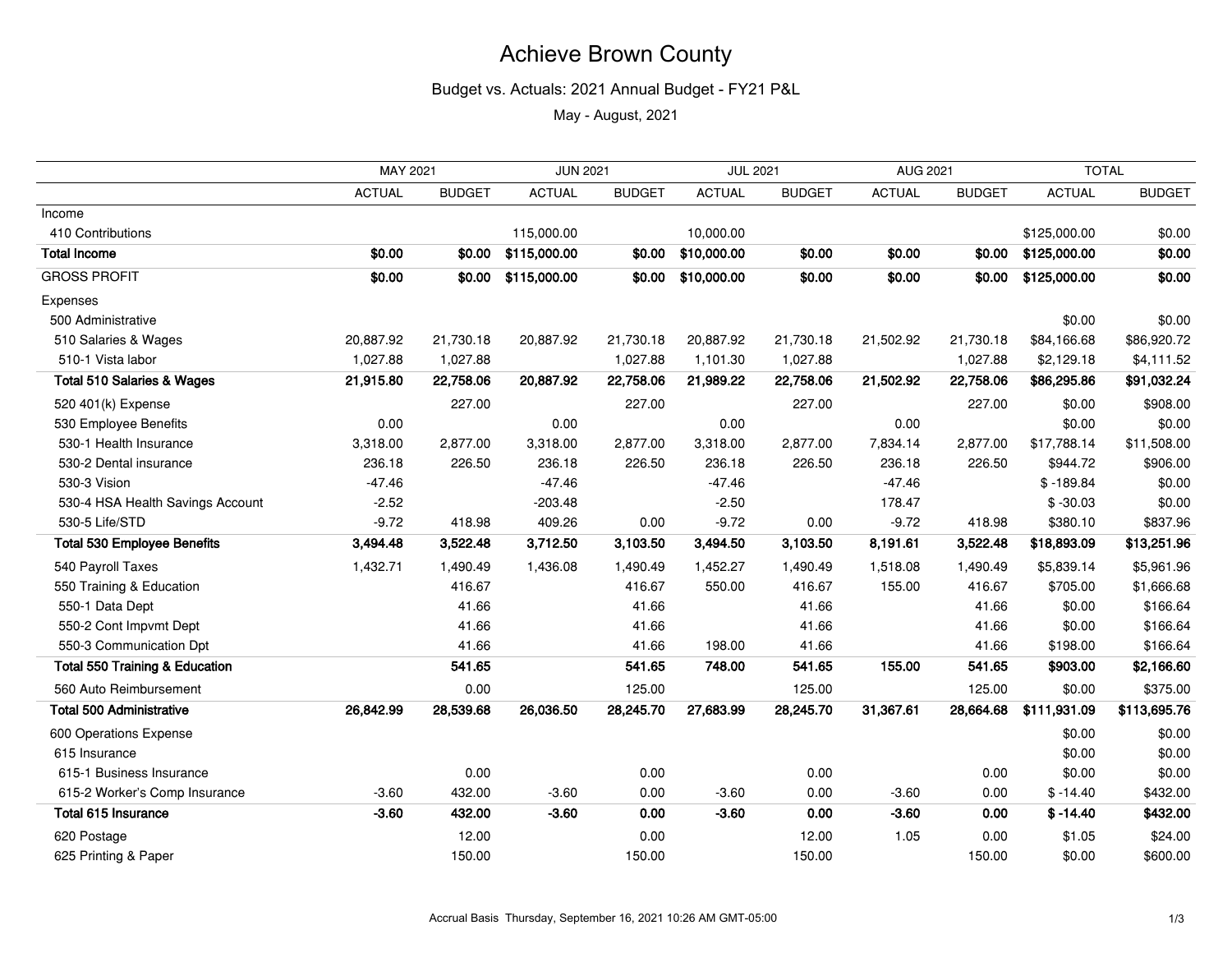|                                             | MAY 2021      |                             | <b>JUN 2021</b> |               |               | <b>JUL 2021</b>                                        | <b>AUG 2021</b> |               |                                   | <b>TOTAL</b>  |  |  |  |  |
|---------------------------------------------|---------------|-----------------------------|-----------------|---------------|---------------|--------------------------------------------------------|-----------------|---------------|-----------------------------------|---------------|--|--|--|--|
|                                             | <b>ACTUAL</b> | <b>BUDGET</b>               | <b>ACTUAL</b>   | <b>BUDGET</b> | <b>ACTUAL</b> | <b>BUDGET</b>                                          | <b>ACTUAL</b>   | <b>BUDGET</b> | <b>ACTUAL</b>                     | <b>BUDGET</b> |  |  |  |  |
| 645 Dues & Software Subscriptions           | 126.97        | 180.00                      | 136.16          | 180.00        | 131.72        | 180.00                                                 | 131.72          | 180.00        | \$526.57                          | \$720.00      |  |  |  |  |
| 650 Office Supplies & Software              |               | 84.00                       |                 | 84.00         |               | 84.00                                                  | 13.19           | 84.00         | \$13.19                           | \$336.00      |  |  |  |  |
| 652 BNGP office grant                       |               | 0.00                        |                 | 2,500.00      |               | 0.00                                                   | 3,725.00        | 0.00          | \$3,725.00                        | \$2,500.00    |  |  |  |  |
| 660 Meetings                                | 360.00        | 167.00                      |                 | 167.00        | 400.87        | 167.00                                                 | 37.95           | 167.00        | \$798.82                          | \$668.00      |  |  |  |  |
| 660-1 Action Team Meetings                  |               | 42.00                       |                 | 42.00         |               | 42.00                                                  |                 | 42.00         | \$0.00                            | \$168.00      |  |  |  |  |
| <b>Total 660 Meetings</b>                   | 360.00        | 209.00                      |                 | 209.00        | 400.87        | 209.00                                                 | 37.95           | 209.00        | \$798.82                          | \$836.00      |  |  |  |  |
| <b>Total 600 Operations Expense</b>         | 483.37        | 1,067.00                    | 132.56          | 3,123.00      | 528.99        | 635.00                                                 | 3,905.31        | 623.00        | \$5,050.23                        | \$5,448.00    |  |  |  |  |
| 700 Overhead Expense                        |               |                             |                 |               |               |                                                        |                 |               | \$0.00                            | \$0.00        |  |  |  |  |
| 715 Admin Fees                              |               |                             |                 |               |               |                                                        |                 |               | \$0.00                            | \$0.00        |  |  |  |  |
| 715-1 Bank Fees                             | 40.50         | 30.00                       | 47.50           | 30.00         | 52.50         | 30.00                                                  | 40.50           | 30.00         | \$181.00                          | \$120.00      |  |  |  |  |
| 715-2 GGBCF Fund Fees                       | 163.10        | 200.00                      | 159.21          | 200.00        | 206.78        | 200.00                                                 | 201.82          | 200.00        | \$730.91                          | \$800.00      |  |  |  |  |
| 715-3 Paycor Admin Fees                     | 145.30        | 133.30                      | 145.30          | 133.30        | 145.30        | 133.30                                                 | 145.30          | 133.30        | \$581.20                          | \$533.20      |  |  |  |  |
| 715-4 Health Savings Account/TASC           | 35.00         | 35.00                       | 35.00           | 35.00         | 35.00         | 35.00                                                  | 35.00           | 35.00         | \$140.00                          | \$140.00      |  |  |  |  |
| <b>Total 715 Admin Fees</b>                 | 383.90        | 398.30                      | 387.01          | 398.30        | 439.58        | 398.30                                                 | 422.62          | 398.30        | \$1,633.11                        | \$1,593.20    |  |  |  |  |
| 730 Taxes and Licenses                      |               | 0.00                        |                 | 10.00         |               | 54.00                                                  |                 | 0.00          | \$0.00                            | \$64.00       |  |  |  |  |
| 735 Telephone                               | 283.14        | 286.22                      | 283.14          | 286.22        | 282.48        | 286.22                                                 | 282.48          | 286.22        | \$1,131.24                        | \$1,144.88    |  |  |  |  |
| 735-1 Internet                              | 1.00          | 138.00                      | 1.00            | 138.00        |               | 138.00                                                 | 270.00          | 138.00        | \$272.00                          | \$552.00      |  |  |  |  |
| <b>Total 735 Telephone</b>                  | 284.14        | 424.22                      | 284.14          | 424.22        | 282.48        | 424.22                                                 | 552.48          | 424.22        | \$1,403.24                        | \$1,696.88    |  |  |  |  |
| 770 Rent & Lease                            |               | 0.00                        |                 | 1,250.00      |               | 1,250.00                                               | 1,250.00        | 1,250.00      | \$1,250.00                        | \$3,750.00    |  |  |  |  |
| 780 Miscellaneous Expense                   | 1,000.00      | 83.00                       |                 | 83.00         | 4,100.00      | 83.00                                                  | 125.00          | 83.00         | \$5,225.00                        | \$332.00      |  |  |  |  |
| <b>Total 700 Overhead Expense</b>           | 1,668.04      | 905.52                      | 671.15          | 2,165.52      | 4,822.06      | 2,209.52                                               | 2,350.10        | 2,155.52      | \$9,511.35                        | \$7,436.08    |  |  |  |  |
| 800 Professional Fees                       |               |                             |                 |               |               |                                                        |                 |               | \$0.00                            | \$0.00        |  |  |  |  |
| 830 IT Support                              | 50.00         | 100.00                      | 110.00          | 100.00        |               | 100.00                                                 | 172.50          | 100.00        | \$332.50                          | \$400.00      |  |  |  |  |
| 840 Advertising & Marketing                 | 24.68         | 425.00                      | 1,158.33        | 425.00        |               | 425.00                                                 | 10,270.51       | 425.00        | \$11,453.52                       | \$1,700.00    |  |  |  |  |
| 850 Research & Data                         | 11,102.50     | 1,102.50                    | 1,102.50        | 31,102.50     |               | 1,102.50                                               | 1,823.00        | 1,102.50      | \$14,028.00                       | \$34,410.00   |  |  |  |  |
| 850-1 Klos Energy                           | 2,460.00      | 3,500.00                    | 3,600.00        | 3,500.00      |               | 3,500.00                                               | 5,190.00        | 3,500.00      | \$11,250.00                       | \$14,000.00   |  |  |  |  |
| Total 850 Research & Data                   | 13,562.50     | 4,602.50                    | 4,702.50        | 34,602.50     |               | 4,602.50                                               | 7,013.00        | 4,602.50      | \$25,278.00                       | \$48,410.00   |  |  |  |  |
| 860 Legal & Accounting Services             | 1,500.00      | 1,800.00                    | 481.25          | 200.00        |               | 200.00                                                 | 75.00           | 200.00        | \$2,056.25                        | \$2,400.00    |  |  |  |  |
| <b>Total 800 Professional Fees</b>          | 15,137.18     | 6,927.50                    | 6,452.08        | 35,327.50     |               | 5,327.50                                               | 17,531.01       | 5,327.50      | \$39,120.27                       | \$52,910.00   |  |  |  |  |
| <b>Bellin</b>                               |               |                             |                 |               | $-15,325.00$  |                                                        |                 |               | $$ -15,325.00$                    | \$0.00        |  |  |  |  |
| <b>Total Expenses</b>                       | \$44,131.58   | \$37,439.70                 | \$33,292.29     | \$68,861.72   | \$17,710.04   | \$36,417.72                                            | \$55,154.03     | \$36,770.70   | \$150,287.94                      | \$179,489.84  |  |  |  |  |
| NET OPERATING INCOME                        |               | $$-44,131.58$ $$-37,439.70$ | \$81,707.71     |               |               | $$-68,861.72$ $$-7,710.04$ $$-36,417.72$ $$-55,154.03$ |                 |               | $$ -36,770.70 \quad $ -25,287.94$ | \$-179,489.84 |  |  |  |  |
| Other Income                                |               |                             |                 |               |               |                                                        |                 |               |                                   |               |  |  |  |  |
| 920 Unrealzd Gain(Loss)-Beneficial Interest | $-152.11$     |                             | $-239.83$       |               | 305.26        |                                                        | $-368.84$       |               | $$ -455.52$                       | \$0.00        |  |  |  |  |
| 925 Realized Gain/Loss                      | 305.12        |                             | 0.00            |               | 0.00          |                                                        | 0.00            |               | \$305.12                          | \$0.00        |  |  |  |  |
| 930 Earnings                                | 171.27        |                             | 154.04          |               | 189.78        |                                                        | 212.04          |               | \$727.13                          | \$0.00        |  |  |  |  |
| <b>Total Other Income</b>                   | \$324.28      | \$0.00                      | $$ -85.79$      | \$0.00        | \$495.04      | \$0.00                                                 | $$ -156.80$     | \$0.00        | \$576.73                          | \$0.00        |  |  |  |  |
| <b>NET OTHER INCOME</b>                     | \$324.28      | \$0.00                      | $$ -85.79$      | \$0.00        | \$495.04      | \$0.00                                                 | $$ -156.80$     | \$0.00        | \$576.73                          | \$0.00        |  |  |  |  |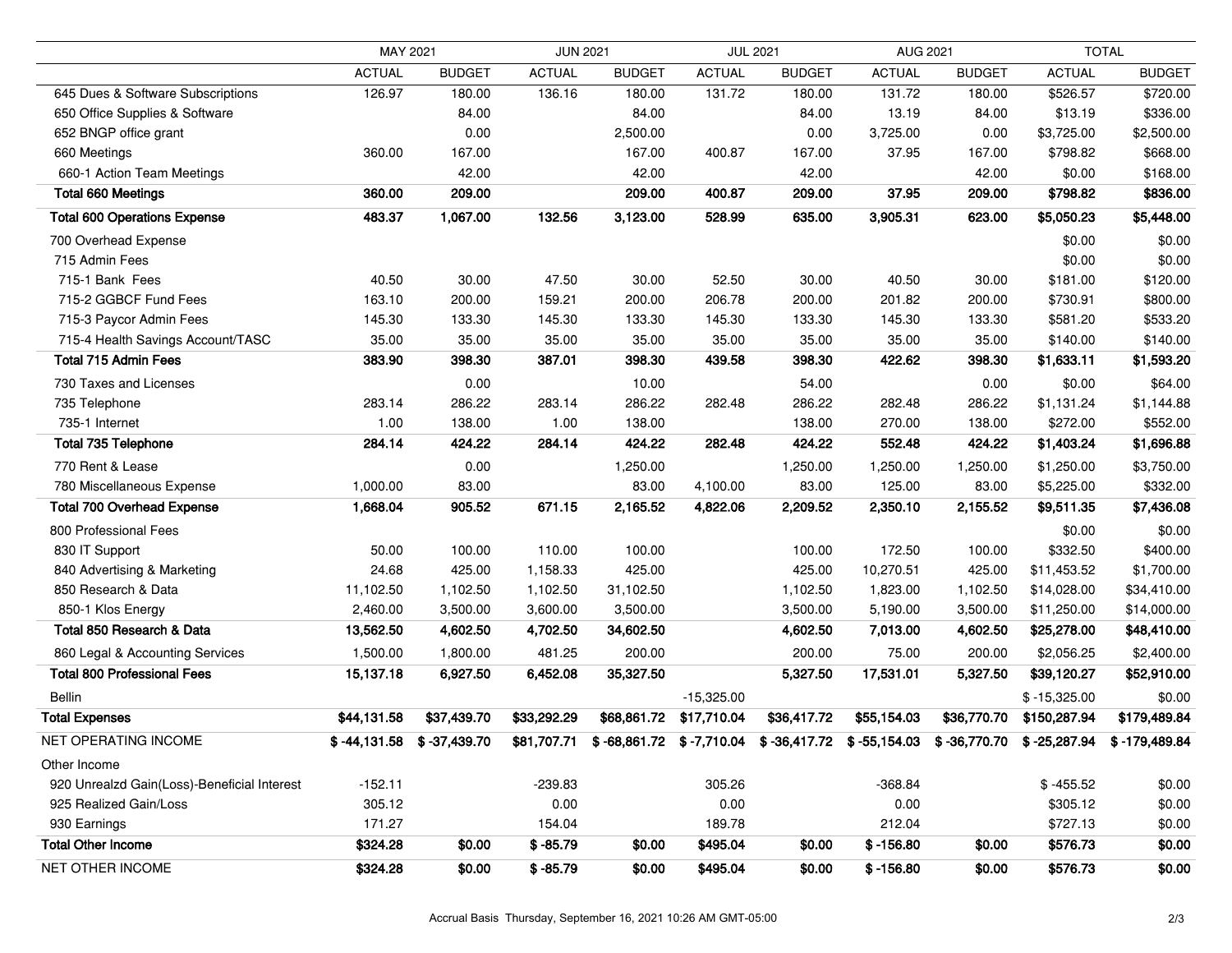|                   | MAY 2021      |               | <b>JUN 2021</b> |                          |        | <b>JUL 2021</b> | AUG 2021      |                           | <b>TOTAL</b> |               |  |  |
|-------------------|---------------|---------------|-----------------|--------------------------|--------|-----------------|---------------|---------------------------|--------------|---------------|--|--|
|                   | <b>ACTUAL</b> | <b>BUDGET</b> | <b>ACTUAL</b>   | <b>BUDGET</b>            | ACTUAL | <b>BUDGET</b>   | <b>ACTUAL</b> | <b>BUDGET</b>             | ACTUAL       | <b>BUDGET</b> |  |  |
| <b>NET INCOME</b> | \$-43.807.30  | \$ -37,439.70 | \$81,621.92     | \$-68,861.72 \$-7,215.00 |        | \$-36,417.72    | \$ -55,310.83 | \$-36,770.70 \$-24,711.21 |              | \$-179,489.84 |  |  |